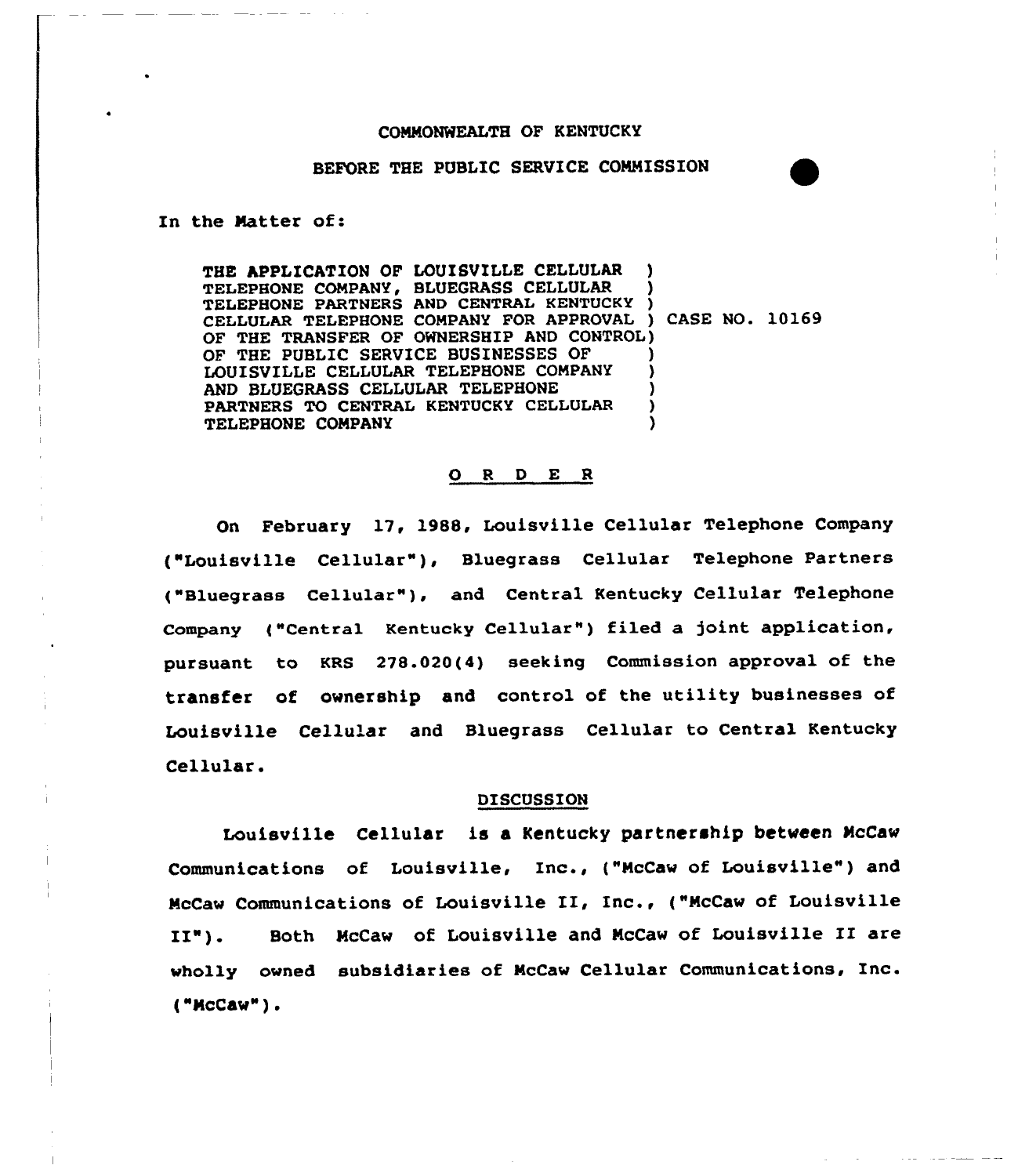Bluegrass Cellular is a Kentucky partnership between Bluegrass Cellular, Inc., and NcCaw Communications of Lexington, Inc. ("NcCaw of Lexington" ). NcCaw of Lexington, which holds <sup>a</sup> <sup>49</sup> percent interest in Bluegrass Cellular, is a wholly owned subsidiary of NcCaw. Bluegrass Cellular is currently managed by McCaw of Louisville.

Central Kentucky Cellular is a proposed partnership between Louisville Cellular and Bluegrass Cellular. Under the proposed partnership agreement, attached as Exhibit B to the )oint application, Louisville Cellular will hold a 67.65 percent partnership interest in Central Kentucky Cellular, and Bluegrass Cellular will hold a 32.35 percent interest. According to Exhibit, B, each party will contribute the assets of its respective cellular system to Central Kentucky Cellular. Additionally, both Louisville Cellular and Bluegrass Cellular will contribute a total of \$50,000 in cash to the partnership. In return, Central Kentucky Cellular will assume the debts of the partners which relate to construction and operation of the respective cellular systems.

After the proposed transfer, Central Kentucky Cellular will conduct business under the name Cellular One/Central Kentucky Cellular Telephone Company." Central Kentucky Cellular intends to adopt the tariff of Bluegrass Cellular as its tariff, which will result in some changes in rates, terms, and conditions of service under which Louisville Cellular's customers currently receive service. The effect of the transfer should be generally transparent to current customers of Bluegrass Cellular.

 $-2-$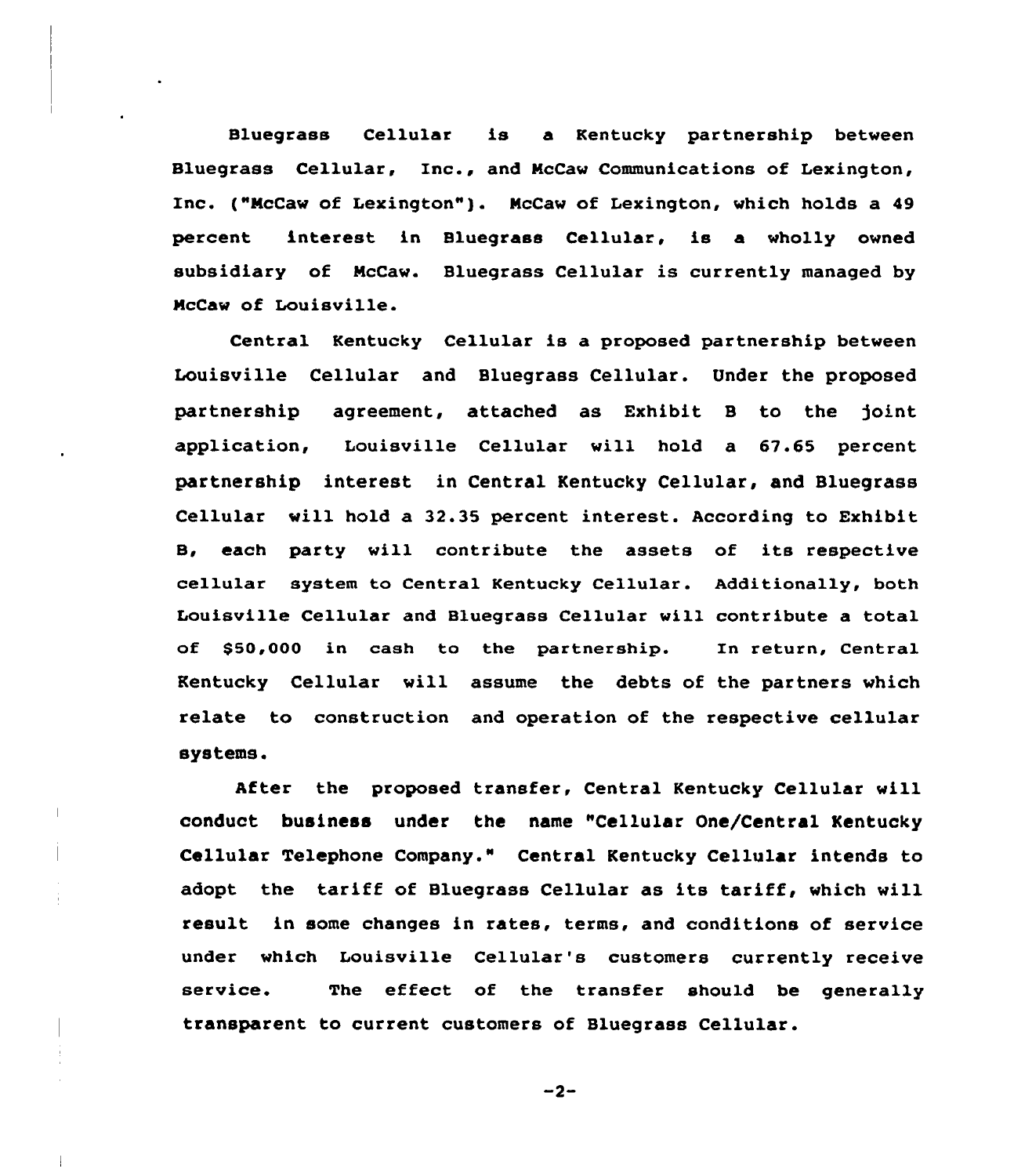### ABILITIES OP CENTRAL KENTUCKY CELLULAR

Upon a request pursuant to KRS 278.020(4), the Commission grants approval if the person acquiring the utility or utilities has the financial, technical, and managerial abilities to provide reasonable service. Supporting documentation filed with the )oint application persuades this Commission that Central Kentucky Cellular has the requisite abilities to provide reasonable service.

Income statements and balance sheets for Louisville Cellular and Bluegrass Cellular and a pro forms balance sheet for Central Kentucky Cellular were filed as Exhibit <sup>E</sup> to the )oint application. Exhibit E was filed with a joint petition for confidentiality, pursuant to <sup>807</sup> KAR 5:001, Section 7. The Commission agrees that disclosure of the information contained in confidential Exhibit E would result in injury to Central Kentucky Cellular, and the request for confidential treatment is hereby granted. <sup>A</sup> review of Exhibit <sup>E</sup> demonstrates to the Commission that Central Kentucky Cellular has the financial ability to provide reasonable service.

The widespread participation of McCaw in the cellular telecommunications business serves as evidence to this Commission of NcCaw's technical and managerial abilities to provide reasonable service. The Commission notes that Bluegrass Cellular is currently managed by NeCaw of Louisville. Additionally, Louisville Cellular Telephone Company is managed by subsidiaries of NcCaw. Since certification of Louisville Cellular and Bluegrass Cellular, both utilities have provided reasonable

 $-3-$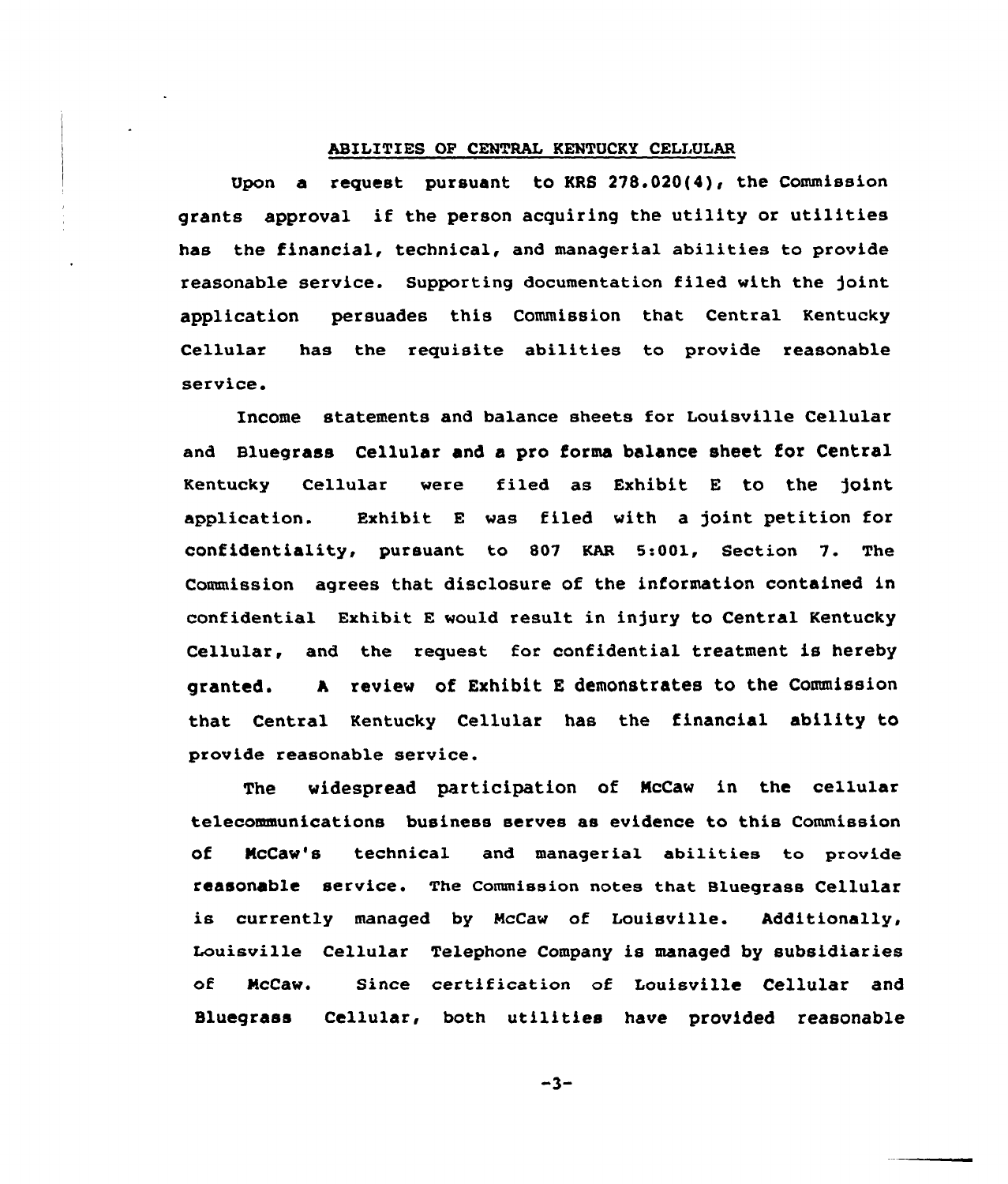service to the public. The Commission fully expects that the transfer proposed by the joint applicants will in no way effect the ability of NcCaw to properly manage the utility businesses now owned by Louisville Cellular and Bluegrass Cellular.

#### FINDINGS AND ORDERS

The commission, after consideration of the evidence of record and being advised is of the opinion and finds that the proposed transfer described by the joint application should be approved. The joint petition for confidentiality, being consistent with 807 KAR 5:001, Section 7 should be approved.

IT IS THEREPORE ORDERED that:

1. The proposed transfer of ownership and control of the utility businesses of Louisville Cellular and Bluegrass Cellular to Central Kentucky Cellular, be and it hereby is approved.

2. The joint petition for confidentiality be and it hereby is approved.

3. Pursuant to <sup>807</sup> KAR 5:011, Section ll, Central Kentucky Cellular shall adopt, ratify, and make its own all tariffs and price 1ists containing rates, rules and regulations filed with the Commission by Bluegrass Cellular. The proposed adoption notice, attached as Exhibit <sup>G</sup> to the application, be and it hereby is approved.

4. Within 30 days after the date of transfer, Central Kentucky Cellular shall provide notice to the Commission.

5. Louisville Cellular and Bluegrass Cellular shall have the responsibility af filing with the Commission annual reports

 $-4-$